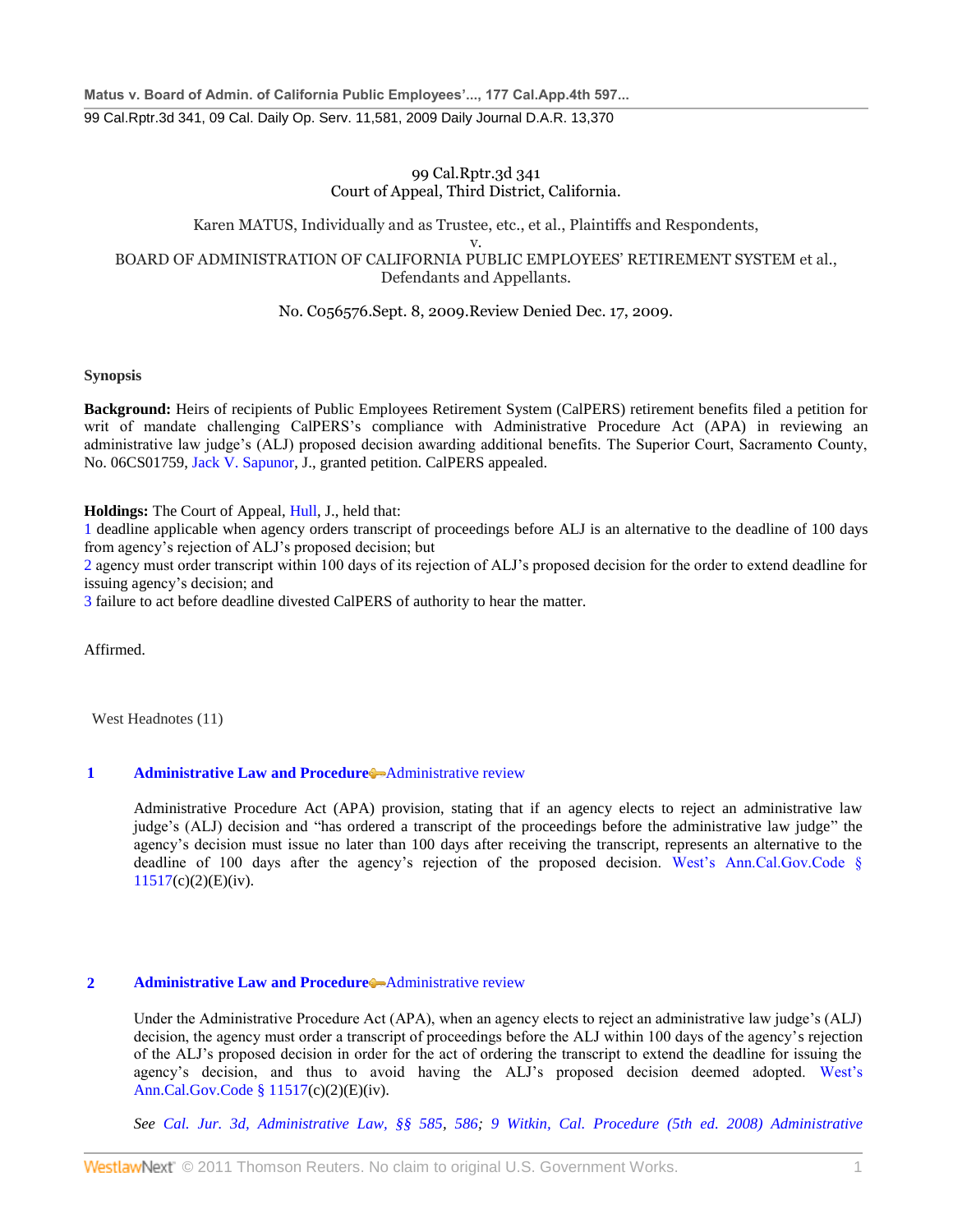99 Cal.Rptr.3d 341, 09 Cal. Daily Op. Serv. 11,581, 2009 Daily Journal D.A.R. 13,370 *[Proceedings, § 114.](http://www.westlaw.com/Link/Document/FullText?findType=Y&serNum=0289847633&pubNum=0155585&originationContext=document&vr=3.0&rs=cblt1.0&transitionType=DocumentItem&contextData=(sc.UserEnteredCitation))*

## **3 [Statutes](http://www.westlaw.com/Browse/Home/KeyNumber/361/View.html?docGuid=I824da0039ce611de8bf6cd8525c41437&originationContext=document&vr=3.0&rs=cblt1.0&transitionType=DocumentItem&contextData=(sc.UserEnteredCitation))** [Tense of words](http://www.westlaw.com/Browse/Home/KeyNumber/361k198/View.html?docGuid=I824da0039ce611de8bf6cd8525c41437&originationContext=document&vr=3.0&rs=cblt1.0&transitionType=DocumentItem&contextData=(sc.UserEnteredCitation))

In construing statutes, the use of verb tense by the Legislature is considered significant.

### **4 [Officers and Public Employees](http://www.westlaw.com/Browse/Home/KeyNumber/283/View.html?docGuid=I824da0039ce611de8bf6cd8525c41437&originationContext=document&vr=3.0&rs=cblt1.0&transitionType=DocumentItem&contextData=(sc.UserEnteredCitation))** [Proceedings and review](http://www.westlaw.com/Browse/Home/KeyNumber/283k101.5(2)/View.html?docGuid=I824da0039ce611de8bf6cd8525c41437&originationContext=document&vr=3.0&rs=cblt1.0&transitionType=DocumentItem&contextData=(sc.UserEnteredCitation))

Under Administrative Procedure Act (APA), a failure by the Public Employees Retirement System (CalPERS) to issue its final decision within 100 days of rejecting an administrative law judge's (ALJ) decision awarding retirement benefits, or to initiate a new 100-day period by ordering a transcript of the proceedings before the ALJ within the initial 100-day period, divested CalPERS of the authority to hear the matter; because the statutory scheme deemed the ALJ's proposed decision to be adopted once the deadline passed without action, the deadline was given mandatory effect. [West's Ann.Cal.Gov.Code § 11517\(](http://www.westlaw.com/Link/Document/FullText?findType=L&pubNum=1000211&cite=CAGTS11517&originatingDoc=I824da0039ce611de8bf6cd8525c41437&refType=LQ&originationContext=document&vr=3.0&rs=cblt1.0&transitionType=DocumentItem&contextData=(sc.UserEnteredCitation))c)(2).

## **5 [Statutes](http://www.westlaw.com/Browse/Home/KeyNumber/361/View.html?docGuid=I824da0039ce611de8bf6cd8525c41437&originationContext=document&vr=3.0&rs=cblt1.0&transitionType=DocumentItem&contextData=(sc.UserEnteredCitation))** [Construction as mandatory or directory](http://www.westlaw.com/Browse/Home/KeyNumber/361k227/View.html?docGuid=I824da0039ce611de8bf6cd8525c41437&originationContext=document&vr=3.0&rs=cblt1.0&transitionType=DocumentItem&contextData=(sc.UserEnteredCitation))

The word "mandatory" may be used in a statute to refer to a duty that a governmental entity is required to perform as opposed to a power that it may, but need not exercise, but as a general rule, a "directory" or "mandatory" designation does not refer to whether a particular statutory requirement is "permissive" or "obligatory," but instead simply denotes whether the failure to comply with a particular procedural step will or will not have the effect of invalidating the governmental action to which the procedural requirement relates.

### **6 [Statutes](http://www.westlaw.com/Browse/Home/KeyNumber/361/View.html?docGuid=I824da0039ce611de8bf6cd8525c41437&originationContext=document&vr=3.0&rs=cblt1.0&transitionType=DocumentItem&contextData=(sc.UserEnteredCitation))** [Construction as mandatory or directory](http://www.westlaw.com/Browse/Home/KeyNumber/361k227/View.html?docGuid=I824da0039ce611de8bf6cd8525c41437&originationContext=document&vr=3.0&rs=cblt1.0&transitionType=DocumentItem&contextData=(sc.UserEnteredCitation))

Courts determine whether an obligatory statutory provision should be given mandatory or directory effect by ascertaining the legislative intent.

# **7 [Statutes](http://www.westlaw.com/Browse/Home/KeyNumber/361/View.html?docGuid=I824da0039ce611de8bf6cd8525c41437&originationContext=document&vr=3.0&rs=cblt1.0&transitionType=DocumentItem&contextData=(sc.UserEnteredCitation))** [Construction as mandatory or directory](http://www.westlaw.com/Browse/Home/KeyNumber/361k227/View.html?docGuid=I824da0039ce611de8bf6cd8525c41437&originationContext=document&vr=3.0&rs=cblt1.0&transitionType=DocumentItem&contextData=(sc.UserEnteredCitation))

There is no simple, mechanical test for making the determination of whether an obligatory statutory provision should be given mandatory or directory effect.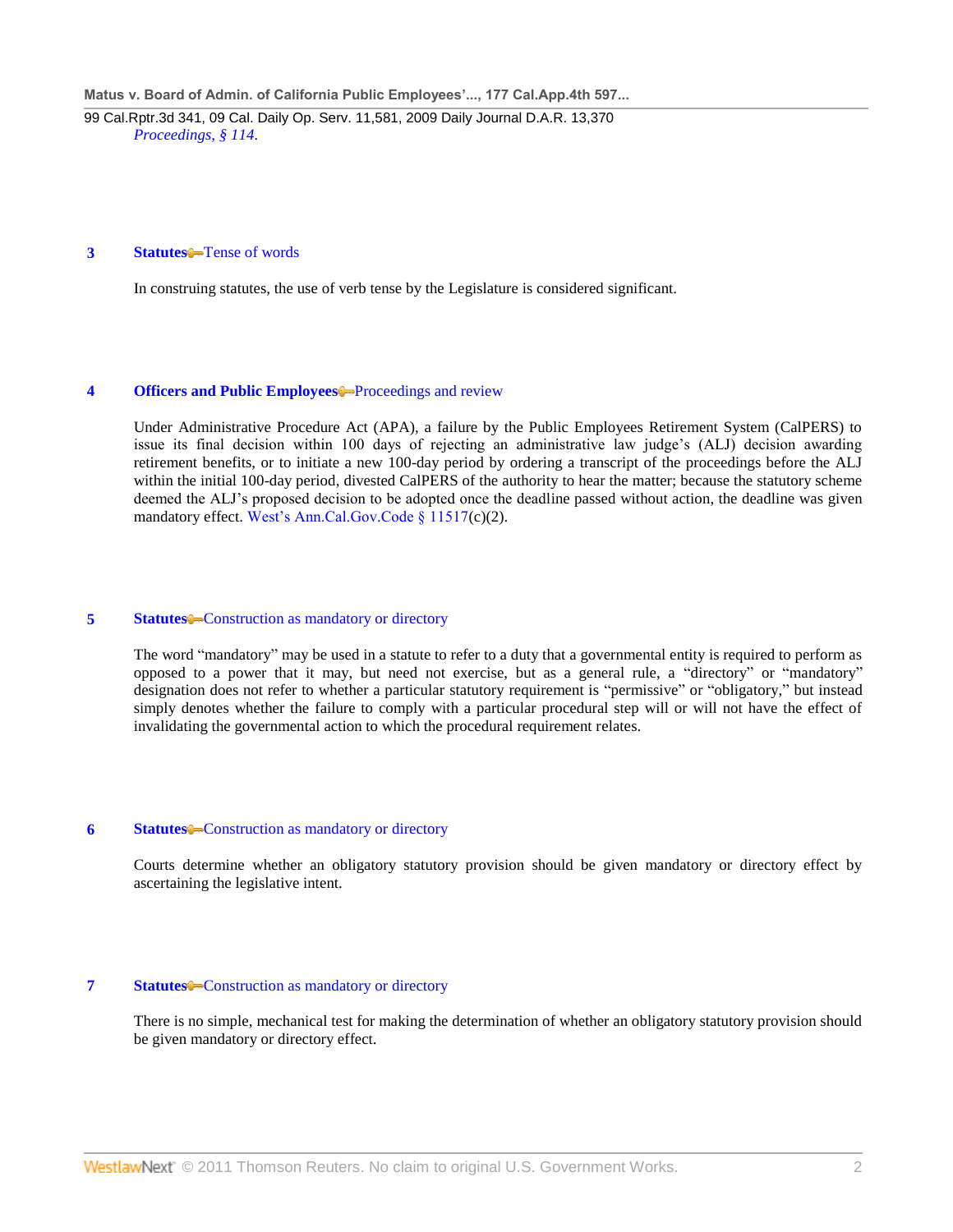99 Cal.Rptr.3d 341, 09 Cal. Daily Op. Serv. 11,581, 2009 Daily Journal D.A.R. 13,370 **8 [Statutes](http://www.westlaw.com/Browse/Home/KeyNumber/361/View.html?docGuid=I824da0039ce611de8bf6cd8525c41437&originationContext=document&vr=3.0&rs=cblt1.0&transitionType=DocumentItem&contextData=(sc.UserEnteredCitation))** [Construction as mandatory or directory](http://www.westlaw.com/Browse/Home/KeyNumber/361k227/View.html?docGuid=I824da0039ce611de8bf6cd8525c41437&originationContext=document&vr=3.0&rs=cblt1.0&transitionType=DocumentItem&contextData=(sc.UserEnteredCitation))

In determining whether an obligatory statutory provision should be given mandatory or directory effect, courts look to the procedure's purpose or function, and if the procedure is essential to promote the statutory design, it is "mandatory" and noncompliance has an invalidating effect; if not, it is directory.

## **9 [Administrative Law and Procedure](http://www.westlaw.com/Browse/Home/KeyNumber/15A/View.html?docGuid=I824da0039ce611de8bf6cd8525c41437&originationContext=document&vr=3.0&rs=cblt1.0&transitionType=DocumentItem&contextData=(sc.UserEnteredCitation))** [Decision](http://www.westlaw.com/Browse/Home/KeyNumber/15Ak489/View.html?docGuid=I824da0039ce611de8bf6cd8525c41437&originationContext=document&vr=3.0&rs=cblt1.0&transitionType=DocumentItem&contextData=(sc.UserEnteredCitation))

When the Legislature has specified a time within which an administrative board is to render a decision, that time limit may be mandatory in the obligatory sense, but this does not necessarily mean that a failure to comply with its provisions causes a loss of jurisdiction.

## **10 [Administrative Law and Procedure](http://www.westlaw.com/Browse/Home/KeyNumber/15A/View.html?docGuid=I824da0039ce611de8bf6cd8525c41437&originationContext=document&vr=3.0&rs=cblt1.0&transitionType=DocumentItem&contextData=(sc.UserEnteredCitation))** [Decision](http://www.westlaw.com/Browse/Home/KeyNumber/15Ak489/View.html?docGuid=I824da0039ce611de8bf6cd8525c41437&originationContext=document&vr=3.0&rs=cblt1.0&transitionType=DocumentItem&contextData=(sc.UserEnteredCitation))

Statutory time limits within which an administrative board is to render a decision are usually deemed to be directory unless the Legislature clearly expresses a contrary intent.

### **11 [Administrative Law and Procedure](http://www.westlaw.com/Browse/Home/KeyNumber/15A/View.html?docGuid=I824da0039ce611de8bf6cd8525c41437&originationContext=document&vr=3.0&rs=cblt1.0&transitionType=DocumentItem&contextData=(sc.UserEnteredCitation))** [Decision](http://www.westlaw.com/Browse/Home/KeyNumber/15Ak489/View.html?docGuid=I824da0039ce611de8bf6cd8525c41437&originationContext=document&vr=3.0&rs=cblt1.0&transitionType=DocumentItem&contextData=(sc.UserEnteredCitation))

If a statute attaches consequences or penalties to the failure to observe time limits within which an administrative board is to render a decision, the statute is construed as mandatory.

### **Attorneys and Law Firms**

*\*\*343* Steptoe & Johnson and [Bennett Evan Cooper](http://www.westlaw.com/Link/Document/FullText?findType=h&pubNum=176284&cite=0152621801&originatingDoc=I824da0039ce611de8bf6cd8525c41437&refType=RQ&originationContext=document&vr=3.0&rs=cblt1.0&transitionType=DocumentItem&contextData=(sc.UserEnteredCitation)) for Defendants and Appellants. Roberti Jensen LLP, [John Michael Jensen,](http://www.westlaw.com/Link/Document/FullText?findType=h&pubNum=176284&cite=0298534701&originatingDoc=I824da0039ce611de8bf6cd8525c41437&refType=RQ&originationContext=document&vr=3.0&rs=cblt1.0&transitionType=DocumentItem&contextData=(sc.UserEnteredCitation)) David A. Roberti, and Tessa Mar King for Plaintiffs and Respondents. [Daniel M. Lindsay](http://www.westlaw.com/Link/Document/FullText?findType=h&pubNum=176284&cite=0197066801&originatingDoc=I824da0039ce611de8bf6cd8525c41437&refType=RQ&originationContext=document&vr=3.0&rs=cblt1.0&transitionType=DocumentItem&contextData=(sc.UserEnteredCitation)) and [Suzanne L. Branine,](http://www.westlaw.com/Link/Document/FullText?findType=h&pubNum=176284&cite=0241849401&originatingDoc=I824da0039ce611de8bf6cd8525c41437&refType=RQ&originationContext=document&vr=3.0&rs=cblt1.0&transitionType=DocumentItem&contextData=(sc.UserEnteredCitation)) West Sacramento, for California Correctional Peace Officers Association as Amicus Curiae on behalf of Plaintiffs and Respondents.

### **Opinion**

[HULL,](http://www.westlaw.com/Link/Document/FullText?findType=h&pubNum=176284&cite=0201358401&originatingDoc=I824da0039ce611de8bf6cd8525c41437&refType=RQ&originationContext=document&vr=3.0&rs=cblt1.0&transitionType=DocumentItem&contextData=(sc.UserEnteredCitation)) J.

*\*601* An administrative law judge ruled that defendant California Public Employees Retirement System (CalPERS) had underpaid retirement benefits to Clarence Alexander and his widow by more than \$3 million (plus interest). CalPERS rejected this proposed decision and opted to decide the case itself upon the record, including the transcript. Plaintiffs, who are pursuing the claim on behalf of Alexander's heirs, subsequently filed a petition for writ of mandate, asserting that the proposed decision must be deemed adopted because CalPERS failed to order a transcript within 100 days of rejecting the proposed decision and did not timely issue its own decision. The trial court agreed that CalPERS had violated the time lines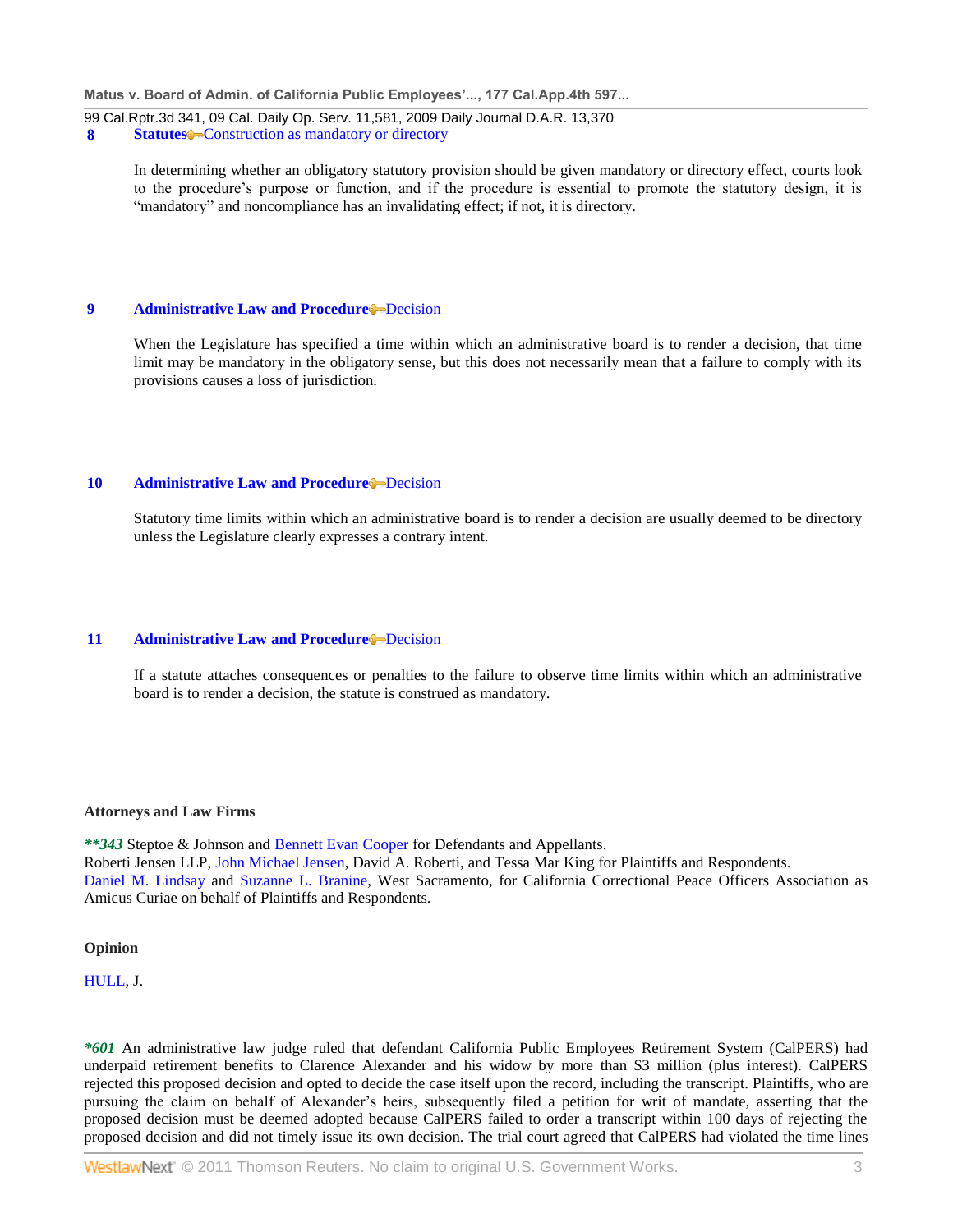99 Cal.Rptr.3d 341, 09 Cal. Daily Op. Serv. 11,581, 2009 Daily Journal D.A.R. 13,370

established by the Administrative Procedures Act [\(Gov.Code, § 11400 et seq.\)](http://www.westlaw.com/Link/Document/FullText?findType=L&pubNum=1000211&cite=CAGTS11400&originatingDoc=I824da0039ce611de8bf6cd8525c41437&refType=LQ&originationContext=document&vr=3.0&rs=cblt1.0&transitionType=DocumentItem&contextData=(sc.UserEnteredCitation)), specifically, [Government Code section](http://www.westlaw.com/Link/Document/FullText?findType=L&pubNum=1000211&cite=CAGTS11517&originatingDoc=I824da0039ce611de8bf6cd8525c41437&refType=LQ&originationContext=document&vr=3.0&rs=cblt1.0&transitionType=DocumentItem&contextData=(sc.UserEnteredCitation))  [11517,](http://www.westlaw.com/Link/Document/FullText?findType=L&pubNum=1000211&cite=CAGTS11517&originatingDoc=I824da0039ce611de8bf6cd8525c41437&refType=LQ&originationContext=document&vr=3.0&rs=cblt1.0&transitionType=DocumentItem&contextData=(sc.UserEnteredCitation)) and issued the requested relief. (Unspecified section references that follow are to the Government Code.)

On appeal, CalPERS asserts that the trial court misconstrued the timelines and that its actions were timely. We affirm the judgment.

## **[SECTION 11517](http://www.westlaw.com/Link/Document/FullText?findType=L&pubNum=1000211&cite=CAGTS11517&originatingDoc=I824da0039ce611de8bf6cd8525c41437&refType=LQ&originationContext=document&vr=3.0&rs=cblt1.0&transitionType=DocumentItem&contextData=(sc.UserEnteredCitation))**

In order to set the context for this appeal, we outline the relevant provisions of [section 11517,](http://www.westlaw.com/Link/Document/FullText?findType=L&pubNum=1000211&cite=CAGTS11517&originatingDoc=I824da0039ce611de8bf6cd8525c41437&refType=LQ&originationContext=document&vr=3.0&rs=cblt1.0&transitionType=DocumentItem&contextData=(sc.UserEnteredCitation)) the statute that establishes the procedures for deciding contested administrative cases.

*\*\*344* Under these provisions, cases may be heard before an administrative law judge (ALJ) or an agency. [\(§ 11517,](http://www.westlaw.com/Link/Document/FullText?findType=L&pubNum=1000211&cite=CAGTS11517&originatingDoc=I824da0039ce611de8bf6cd8525c41437&refType=LQ&originationContext=document&vr=3.0&rs=cblt1.0&transitionType=DocumentItem&contextData=(sc.UserEnteredCitation)) subd. (a), (b).) If an agency hears the matter, it must issue its decision within 100 days of submission of the case.  $(\S$  11517, subd. (b)(3).) If the matter is heard before an administrative law judge, a series of time lines come into play, and it is these timeframes that are critical to this appeal.

Within 30 days after the case is submitted, the ALJ must prepare a proposed decision "in a form that may be adopted by the agency as the final decision in the case." [\(§ 11517,](http://www.westlaw.com/Link/Document/FullText?findType=L&pubNum=1000211&cite=CAGTS11517&originatingDoc=I824da0039ce611de8bf6cd8525c41437&refType=LQ&originationContext=document&vr=3.0&rs=cblt1.0&transitionType=DocumentItem&contextData=(sc.UserEnteredCitation)) subd.  $(c)(1)$ .) Within 100 days of receipt by  $*602$  the agency of the ALJ's proposed decision, the agency may act in one of five ways: adopt the proposed decision in its entirety  $(\S 11517, \text{subd. } (c)$  $(2)(A)$ ), reduce or mitigate the penalty but otherwise adopt the decision [\(§ 11517,](http://www.westlaw.com/Link/Document/FullText?findType=L&pubNum=1000211&cite=CAGTS11517&originatingDoc=I824da0039ce611de8bf6cd8525c41437&refType=LQ&originationContext=document&vr=3.0&rs=cblt1.0&transitionType=DocumentItem&contextData=(sc.UserEnteredCitation)) subd. (c)(2)(B)), make technical or minor changes to the decision [\(§ 11517,](http://www.westlaw.com/Link/Document/FullText?findType=L&pubNum=1000211&cite=CAGTS11517&originatingDoc=I824da0039ce611de8bf6cd8525c41437&refType=LQ&originationContext=document&vr=3.0&rs=cblt1.0&transitionType=DocumentItem&contextData=(sc.UserEnteredCitation)) subd. (c)(2)(C)), reject the proposed decision and refer the matter back to the ALJ (§  $11517$ , subd. (c)(2)(D)), or reject the proposed decision "and decide the case upon the record, include the transcript, or upon an agreed statement of the parties, with or without taking additional evidence."  $(\S 11517, \text{subd. (c)(2)(E)})$ 

If an agency elects this last option, "the agency shall issue its final decision not later than 100 days after rejection of the proposed decision. If the agency elects to proceed under this subparagraph, and has ordered a transcript of the proceedings before the administrative law judge, the agency shall issue its final decision not later than 100 days after receipt of the transcript. If the agency finds that further delay is required by special circumstance, it shall issue an order delaying the decision for no more than 30 days and specifying the reasons therefor ...." [\(§ 11517,](http://www.westlaw.com/Link/Document/FullText?findType=L&pubNum=1000211&cite=CAGTS11517&originatingDoc=I824da0039ce611de8bf6cd8525c41437&refType=LQ&originationContext=document&vr=3.0&rs=cblt1.0&transitionType=DocumentItem&contextData=(sc.UserEnteredCitation)) subd. (c)(2)(E)(iv).)

If "within 100 days of receipt of the proposed decision" the agency fails to act in the manner outlined for any one of the five possible options (adoption, mitigation of penalty, minor changes, reference to an ALJ, or deciding the matter itself), "the proposed decision shall be deemed adopted by the agency." [\(§ 11517,](http://www.westlaw.com/Link/Document/FullText?findType=L&pubNum=1000211&cite=CAGTS11517&originatingDoc=I824da0039ce611de8bf6cd8525c41437&refType=LQ&originationContext=document&vr=3.0&rs=cblt1.0&transitionType=DocumentItem&contextData=(sc.UserEnteredCitation)) subd. (c)(2).)

We will discuss these provisions in greater length later in our opinion, but turn now to the chronology of events in the case before us.

## **FACTS AND PROCEEDINGS**

As the trial court described, "[t]his action arises out of a dispute regarding the amount of retirement benefits payable by the Legislators' Retirement System (LRS) to Frances Alexander as the surviving spouse of Clarence Alexander. Clarence Alexander started working for the State of California in 1947. He retired in 1969 as the Secretary of the California Senate with 22.228 years of service credited under the LRS. Upon his retirement, Mr. Alexander received a monthly retirement allowance until his death in 1998 at which time, a monthly death benefit became payable to his then surviving spouse, Frances Alexander. Mrs. Alexander continued to receive a monthly survivor benefit until her death in late 2005."

*\*603* In 2003, Mrs. Alexander learned that CalPERS might have miscalculated her husband's retirement benefits. She filed a claim, CalPERS denied it, and she appealed. "Since her death, Mrs. Alexander's appeal has been pursued by the Alexander Family Trust and Karen Matus, individually and in her representative capacities as trustee of the Alexander Family Trust, executor of the Estate of Mrs. Alexander, and personal representative of Mr. and Mrs. Alexander."

*\*\*345* After an evidentiary hearing, an ALJ issued a proposed decision in favor of Mrs. Alexander, awarding her \$3,579,578 plus six percent interest, a total of more than \$6 million. CalPERS received this proposed decision on May 4, 2006, and on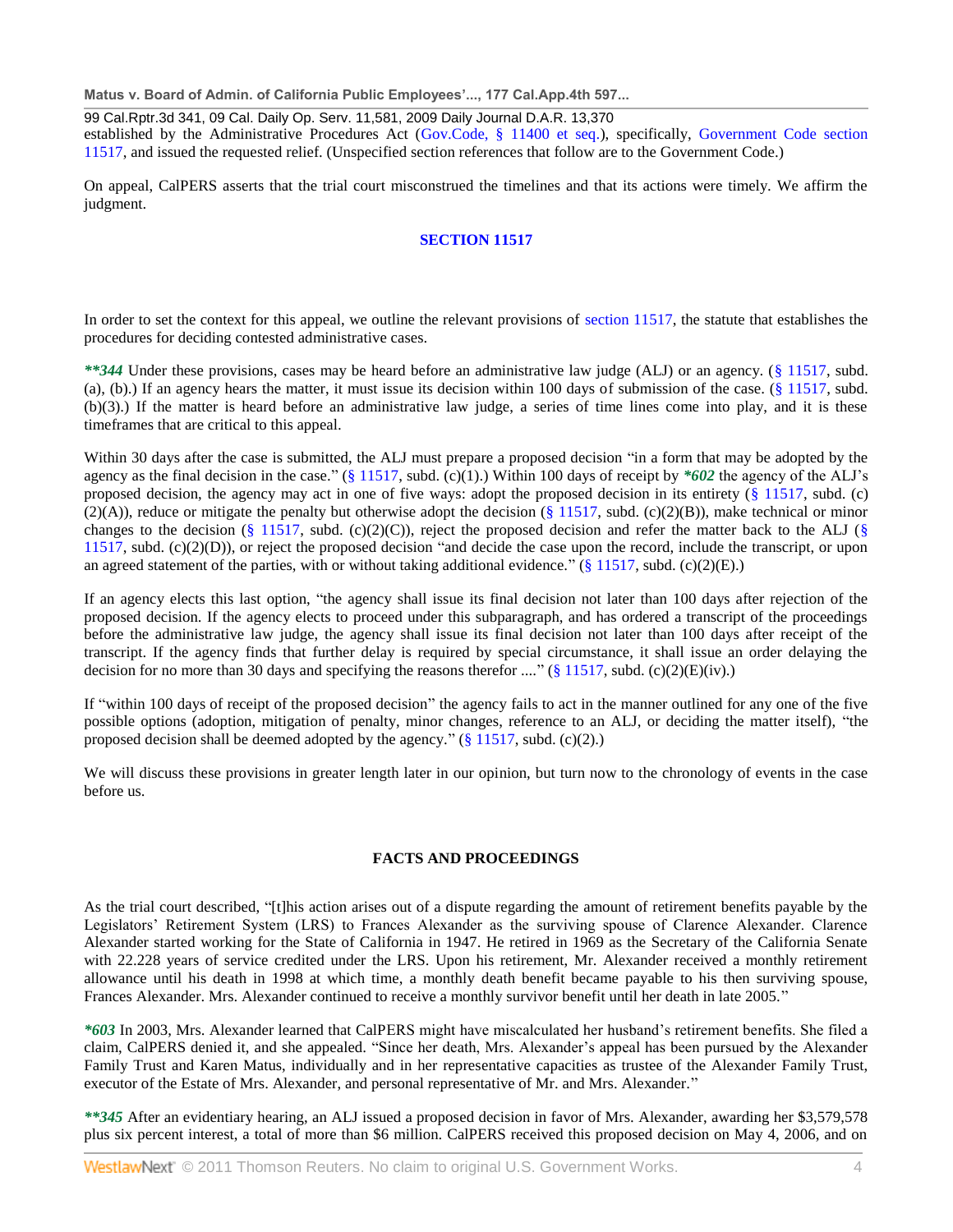99 Cal.Rptr.3d 341, 09 Cal. Daily Op. Serv. 11,581, 2009 Daily Journal D.A.R. 13,370

June 21, 2006, well within the 100–day limit required by [section 11517,](http://www.westlaw.com/Link/Document/FullText?findType=L&pubNum=1000211&cite=CAGTS11517&originatingDoc=I824da0039ce611de8bf6cd8525c41437&refType=LQ&originationContext=document&vr=3.0&rs=cblt1.0&transitionType=DocumentItem&contextData=(sc.UserEnteredCitation)) subdivision (c)(2), voted to reject the proposed decision and decide the matter itself based on the administrative record, including the transcripts.

CalPERS also decided to seek an opinion from the Legislative Counsel about the relevant retirement formulas. However, it did not formulate its request and present it to a legislator until October 3, 2006. Because it was not sure when the legislator would be able to request that opinion or when the opinion would be issued, and because it knew that the 100–day period for a decision would begin to run from the date it received the transcript of the administrative proceedings, CalPERS intentionally delayed ordering the transcript.

On October 3, 2006, five months after it had received the ALJ's proposed decision and nearly four months after rejecting that decision, CalPERS ordered a transcript, but mistakenly directed its request to the Office of Administrative Hearings (OAH). Transcripts were to be ordered from the reporter, not OAH, and it is unclear why this mix-up occurred. In fact, the ALJ had notified the parties at the conclusion of the hearing that transcripts could be ordered from the reporter and he had given them the relevant contact information. The record indicates that both plaintiffs and CalPERS communicated with the reporter between May and August of 2006. For whatever reason, CalPERS did not order the transcript from the reporter until November 6, 2006.

CalPERS received the transcript one week later, on November 13, 2006, an event that the agency believed triggered the start of the 100–day period for its decision, which would be due by February 21, 2007. CalPERS could not get the matter onto its December meeting agenda, and there was no regularly scheduled meeting in January. Due to holidays, the February meeting was *\*604* scheduled for February 22, 101 days after the transcript was received. The Board therefore passed a resolution on December 20, 2006, citing these special circumstances and ordering a delay of it decision by 30 days as permitted under [section 11517,](http://www.westlaw.com/Link/Document/FullText?findType=L&pubNum=1000211&cite=CAGTS11517&originatingDoc=I824da0039ce611de8bf6cd8525c41437&refType=LQ&originationContext=document&vr=3.0&rs=cblt1.0&transitionType=DocumentItem&contextData=(sc.UserEnteredCitation)) subdivision  $(c)(2)(E)(iv)$ .

Plaintiffs filed a petition for writ of mandate, seeking a stay of proceedings and asserting that the proposed decision must be deemed adopted. They argued that while an agency has 100 days from the receipt of a transcript to issue its decision (and may under proper circumstances be entitled to an additional 30 days), the agency cannot delay ordering the transcripts indefinitely. They asserted that the time limits outlined under [section 11517](http://www.westlaw.com/Link/Document/FullText?findType=L&pubNum=1000211&cite=CAGTS11517&originatingDoc=I824da0039ce611de8bf6cd8525c41437&refType=LQ&originationContext=document&vr=3.0&rs=cblt1.0&transitionType=DocumentItem&contextData=(sc.UserEnteredCitation)) require an agency to order the transcript within the initial 100–day period and that CalPERS' failure to meet these timelines meant that the ALJ's proposed decision must be deemed adopted.

The trial court agreed. The court reviewed the language of [section 11517,](http://www.westlaw.com/Link/Document/FullText?findType=L&pubNum=1000211&cite=CAGTS11517&originatingDoc=I824da0039ce611de8bf6cd8525c41437&refType=LQ&originationContext=document&vr=3.0&rs=cblt1.0&transitionType=DocumentItem&contextData=(sc.UserEnteredCitation)) subdivision  $(c)(2)(E)(iv)$  and determined that this provision contains two alternative 100–day provisions. An agency must issue its final decision "not later than 100 days after rejection of the proposed decision"  $OR$ , if the agency "has ordered a transcript of the proceedings," within 100 days of the receipt of that transcript.

The court then turned to the question of when a transcript must be ordered. It concluded that while a transcript did not have to be ordered before an agency decided whether to accept, modify, or reject a *\*\*346* proposed decision, the grammar of the statute and the legislative intent did not give an agency an indefinite period of time of "administrative limbo" in which to order a transcript. The court stated:

―In the Court's view, the Legislature intended agencies to order a transcript no later than 100 days after the rejection of the proposed decision. This conclusion is based on the language and structure of the first two sentences in subdivision  $(c)(2)(E)(iv)$ . The first sentence establishes the default rule: if the agency elects to decide the case upon the record, then the agency must issue its final decision not later than 100 days after rejection of the proposed decision. The very next sentence establishes an exception to the default rule, which applies only if the agency 'has ordered' a transcript of the proceedings. This structure suggests the Legislature intended the conditional phrase—if the agency 'has ordered' a transcript—to be judged with reference to the 100–day period described in the preceding sentence. Construed in this manner, if the agency elects to decide the case upon the *\*605* record, and the agency has not ordered a transcript, the agency is required to issue its final decision not later than 100 days after rejection of the proposed decision. Alternatively, if at any time during this 100–day period the agency 'has ordered' a transcript of the proceedings then the second sentence in subdivision  $(C)(2)(E)(iv)$ applies and the agency shall have until 100 days after receipt of the transcript to issue its final decision on the record."

The court determined that CalPERS had violated these time limitations by failing to order a transcript in a timely manner and failing to issue its decision within 100 days after rejecting the proposed decision. (It also held that "even if the statute were construed under a reasonableness standard, the Court would find that CalPERS['] dilatory actions were not reasonable and violated that statute."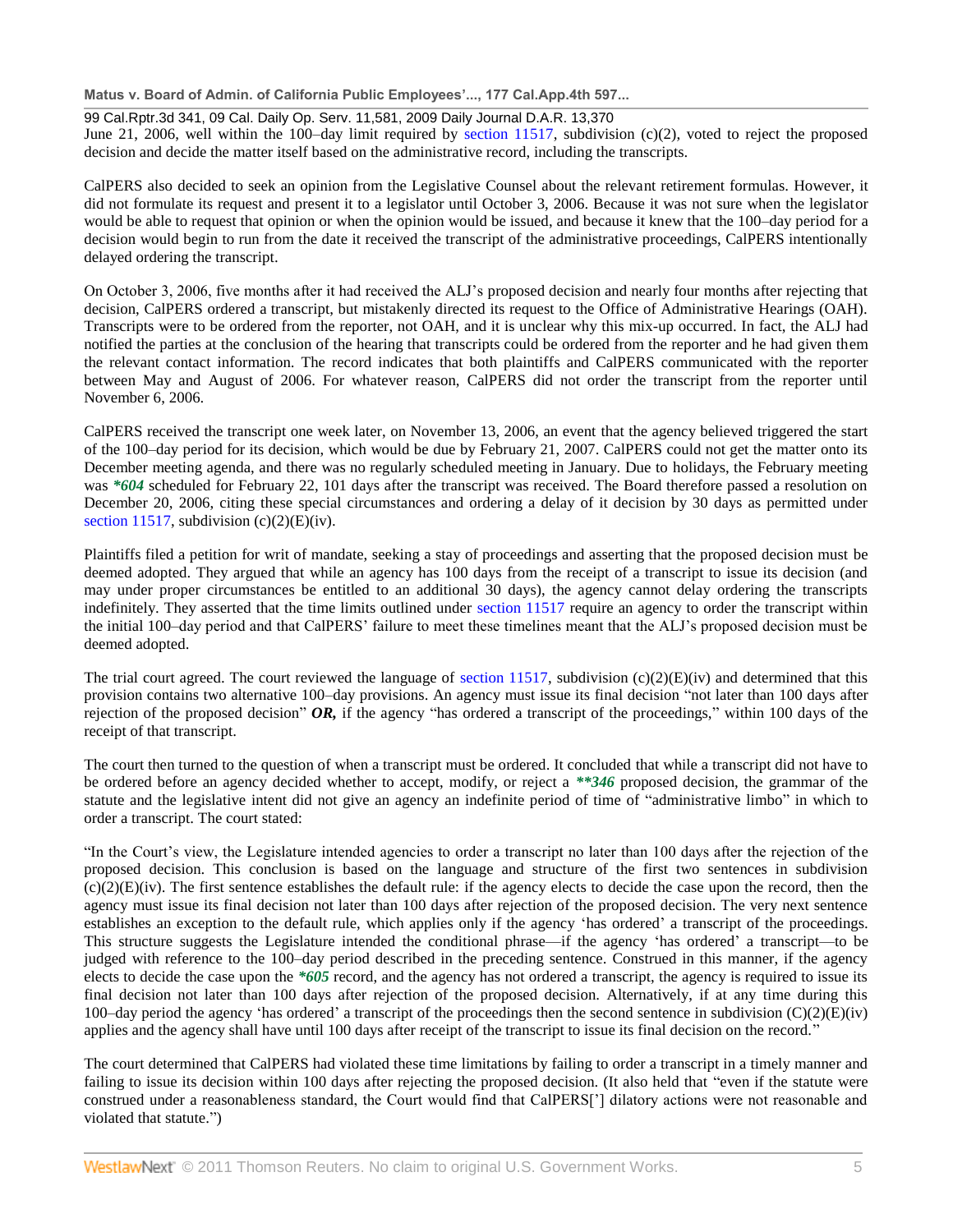99 Cal.Rptr.3d 341, 09 Cal. Daily Op. Serv. 11,581, 2009 Daily Journal D.A.R. 13,370

Relying on a case from this court, *St. Francis Medical Center v. Shewry* [\(2005\) 134 Cal.App.4th 1556, 36 Cal.Rptr.3d 895](http://www.westlaw.com/Link/Document/FullText?findType=Y&serNum=2007919409&pubNum=7047&originationContext=document&vr=3.0&rs=cblt1.0&transitionType=DocumentItem&contextData=(sc.UserEnteredCitation))  $(St. Francis)$ , the court concluded that the time requirements of [section 11517,](http://www.westlaw.com/Link/Document/FullText?findType=L&pubNum=1000211&cite=CAGTS11517&originatingDoc=I824da0039ce611de8bf6cd8525c41437&refType=LQ&originationContext=document&vr=3.0&rs=cblt1.0&transitionType=DocumentItem&contextData=(sc.UserEnteredCitation)) subdivision  $(c)(2)(E)(iv)$  were mandatory and that CalPERS' failure to meet them meant that the ALJ's decision was deemed adopted as a matter of law.

CalPERS appeals.

## **DISCUSSION**

CalPERS contends that it complied with the timeframe outlined in [section 11517,](http://www.westlaw.com/Link/Document/FullText?findType=L&pubNum=1000211&cite=CAGTS11517&originatingDoc=I824da0039ce611de8bf6cd8525c41437&refType=LQ&originationContext=document&vr=3.0&rs=cblt1.0&transitionType=DocumentItem&contextData=(sc.UserEnteredCitation)) and that the statute does not contemplate that a transcript be ordered within any specific period. It also argues that any lapse on its part did not deprive it of the ability to hear the case and issue a decision after this period of time had passed. We disagree.

―Our analysis commences with the premise that the objective of statutory interpretation is to ascertain and effectuate legislative intent. [Citation.] "Our first step [in determining legislative intent] is to scrutinize the actual words of the statute, giving them a plain and commonsense meaning." ' [Citations.] ' "In analyzing the statutory language, we seek to give meaning to every word and phrase in the statute to accomplish a result consistent with the legislative purpose....' " [Citation.] 'Ordinarily, if the statutory language is clear and unambiguous, there is no need for judicial construction.' [Citations.]" (*Hughes v. Board of Architectural Examiners* [\(1998\) 17 Cal.4th 763, 775, 72 Cal.Rptr.2d 624, 952 P.2d 641.\)](http://www.westlaw.com/Link/Document/FullText?findType=Y&serNum=1998077727&pubNum=661&originationContext=document&vr=3.0&rs=cblt1.0&transitionType=DocumentItem&contextData=(sc.UserEnteredCitation)) ―[I]f the *\*606* statutory language is not ambiguous then we presume the Legislature meant what it said, and the plain meaning of the language governs. [Citations.] If, however, the statutory language lacks clarity, we *\*\*347* may resort to extrinsic sources, including the ostensible objects to be achieved and the legislative history. [Citation.] In such situations, we strive to select the construction that comports most closely with the Legislature's apparent intent, with a view to promoting rather than defeating the statutes' general purposes. [Citation.] We will avoid any interpretation that would lead to absurd consequences.‖ (*[People](http://www.westlaw.com/Link/Document/FullText?findType=Y&serNum=2002772203&pubNum=4645&originationContext=document&vr=3.0&rs=cblt1.0&transitionType=DocumentItem&contextData=(sc.UserEnteredCitation))  v. Walker* [\(2002\) 29 Cal.4th 577, 581, 128 Cal.Rptr.2d 75, 59 P.3d 150.\)](http://www.westlaw.com/Link/Document/FullText?findType=Y&serNum=2002772203&pubNum=4645&originationContext=document&vr=3.0&rs=cblt1.0&transitionType=DocumentItem&contextData=(sc.UserEnteredCitation))

As noted, this appeal centers on [section 11517,](http://www.westlaw.com/Link/Document/FullText?findType=L&pubNum=1000211&cite=CAGTS11517&originatingDoc=I824da0039ce611de8bf6cd8525c41437&refType=LQ&originationContext=document&vr=3.0&rs=cblt1.0&transitionType=DocumentItem&contextData=(sc.UserEnteredCitation)) subdivision  $(c)(2)(E)(iv)$ : "If the agency elects to proceed under this subparagraph [i.e., rejecting the proposed decision and deciding the case upon the record, including the transcript], the agency shall issue its final decision not later than 100 days after rejection of the proposed decision. If the agency elects to proceed under this subparagraph, and has ordered a transcript of the proceedings before the administrative law judge, the agency shall issue its final decision not later than 100 days after receipt of the transcript." This subdivision also authorizes a 30–day extension for issuing a decision if "a further delay is required by special circumstances." [\(§ 11517,](http://www.westlaw.com/Link/Document/FullText?findType=L&pubNum=1000211&cite=CAGTS11517&originatingDoc=I824da0039ce611de8bf6cd8525c41437&refType=LQ&originationContext=document&vr=3.0&rs=cblt1.0&transitionType=DocumentItem&contextData=(sc.UserEnteredCitation)) subd.  $(c)(2)(E)(iv).$ 

**1** The first sentence of this subdivision clearly and unambiguously provides that if an agency opts to reject the ALJ's proposed decision and decide the case upon the record, it must issue its decision within 100 days. The second sentence offers an alternative deadline: If an agency elects to reject the ALJ's decision and "has ordered a transcript of the proceedings before the administrative law judge," its decision must issue no later than 100 days after receiving the transcript. This provision is only sensible. If, for example, an agency rejected an ALJ's decision, ordered a transcript, and received it on day 99, the first sentence of [section 11517,](http://www.westlaw.com/Link/Document/FullText?findType=L&pubNum=1000211&cite=CAGTS11517&originatingDoc=I824da0039ce611de8bf6cd8525c41437&refType=LQ&originationContext=document&vr=3.0&rs=cblt1.0&transitionType=DocumentItem&contextData=(sc.UserEnteredCitation)) subdivision  $(c)(2)(E)(iv)$  would require a decision no later than the next day, clearly not a practical situation. The second sentence extends this period of time so that delays in the preparation of the transcript do not work against the agency. The agency has 100 days from receipt of the transcript to issue its decision.

**2** The question is whether, having opted to reject the ALJ's proposed decision and decide the case upon the record, the agency is under any time constraints in ordering the transcript. We conclude that under [section 11517,](http://www.westlaw.com/Link/Document/FullText?findType=L&pubNum=1000211&cite=CAGTS11517&originatingDoc=I824da0039ce611de8bf6cd8525c41437&refType=LQ&originationContext=document&vr=3.0&rs=cblt1.0&transitionType=DocumentItem&contextData=(sc.UserEnteredCitation)) the agency must order the transcript within 100 days of rejecting the *\*607* proposed decision in order to avoid having the proposed decision deemed adopted. We explain.

**3** ―In construing statutes, the use of verb tense by the Legislature is considered significant.‖ (*[Hughes v. Board of](http://www.westlaw.com/Link/Document/FullText?findType=Y&serNum=1998077727&pubNum=661&originationContext=document&vr=3.0&rs=cblt1.0&transitionType=DocumentItem&contextData=(sc.UserEnteredCitation))  Architectural Examiners, supra,* [17 Cal.4th at p. 776, 72 Cal.Rptr.2d 624, 952 P.2d 641.\)](http://www.westlaw.com/Link/Document/FullText?findType=Y&serNum=1998077727&pubNum=661&originationContext=document&vr=3.0&rs=cblt1.0&transitionType=DocumentItem&contextData=(sc.UserEnteredCitation)) Here, the grammar of [section](http://www.westlaw.com/Link/Document/FullText?findType=L&pubNum=1000211&cite=CAGTS11517&originatingDoc=I824da0039ce611de8bf6cd8525c41437&refType=LQ&originationContext=document&vr=3.0&rs=cblt1.0&transitionType=DocumentItem&contextData=(sc.UserEnteredCitation))  [11517,](http://www.westlaw.com/Link/Document/FullText?findType=L&pubNum=1000211&cite=CAGTS11517&originatingDoc=I824da0039ce611de8bf6cd8525c41437&refType=LQ&originationContext=document&vr=3.0&rs=cblt1.0&transitionType=DocumentItem&contextData=(sc.UserEnteredCitation)) subdivision  $(c)(2)(E)(iv)$  is telling. The statute unambiguously states that an agency that decides to reject an ALJ's decision and decide the case upon the record, including the transcript, must "issue its final decision not later than 100 days after rejection of the proposed decision." It then continues: "If the agency elects to proceed under this subparagraph, *and has ordered a transcript of the proceedings* before the administrative law judge, the agency shall issue its final decision not later than 100 days after receipt of the transcript." (Italics added.)

The phrase "has ordered a transcript of the proceedings" is in the present perfect tense, "a tense which indicates either than an action was completed at some point in the past ... or that the action began in the past and continues up to and including the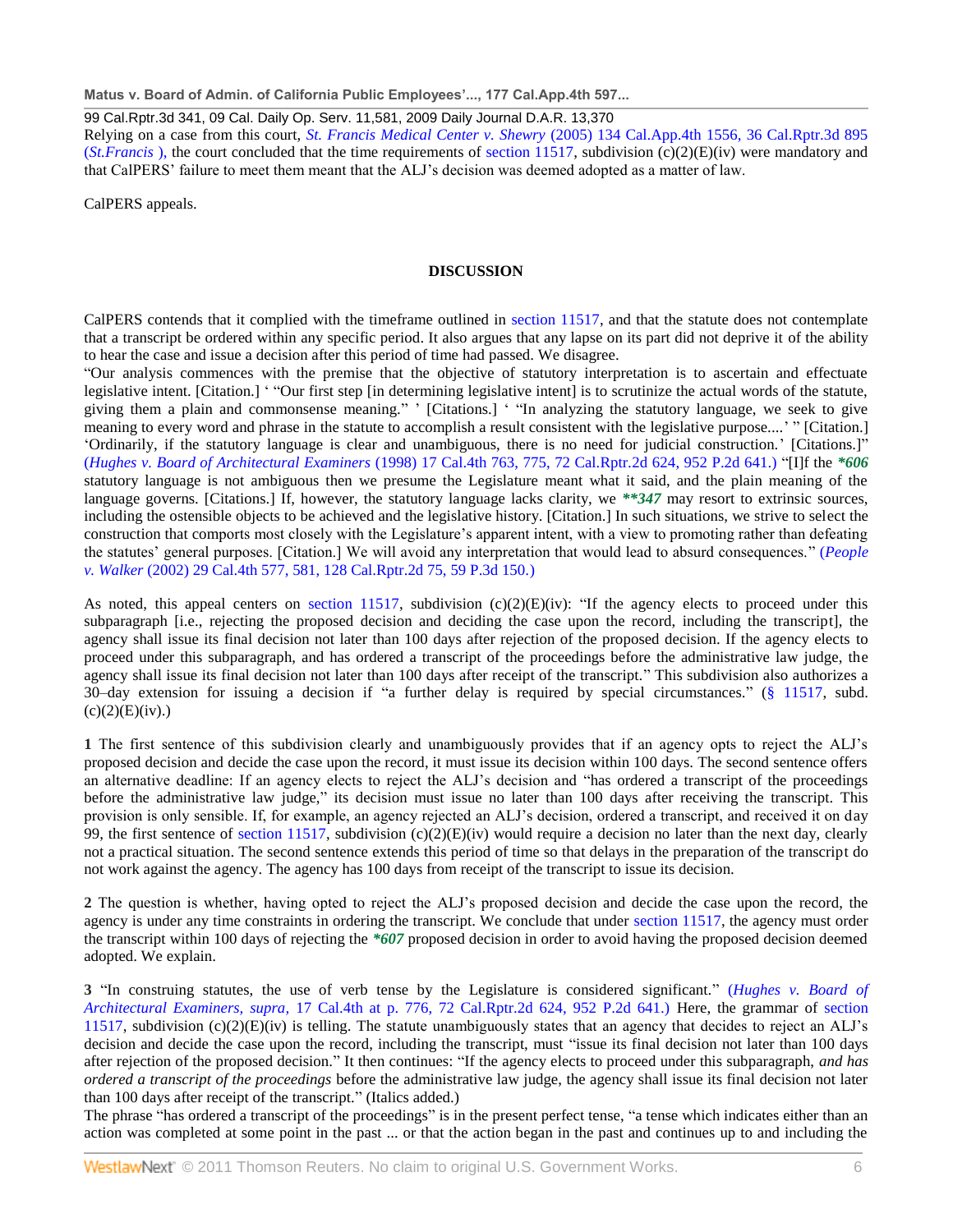99 Cal.Rptr.3d 341, 09 Cal. Daily Op. Serv. 11,581, 2009 Daily Journal D.A.R. 13,370 present.‖ (*Alch v. Superior Court* [\(2004\) 122 Cal.App.4th 339, 363, 19 Cal.Rptr.3d 29.\)](http://www.westlaw.com/Link/Document/FullText?findType=Y&serNum=2005093491&pubNum=7047&originationContext=document&vr=3.0&rs=cblt1.0&transitionType=DocumentItem&contextData=(sc.UserEnteredCitation))

*\*\*348* Under the timeframe outlined in this statutory scheme, an agency must issue its decision within 100 days of rejecting the proposed decision. If, however, the agency opts to reject the proposed decision AND has ordered a transcript of the proceedings, this deadline is extended to 100 days after receipt of the transcript. In other words, the additional 100–day period comes into play *only if* the agency elected to proceed with the transcript AND the agency "has ordered a transcript of the proceedings." If no transcript has been ordered, there is no basis for extending the 100–day period in which the agency must issue its decision. In order for the extension to come into play, the agency must have ordered the transcript within 100 days of rejecting the ALJ's decision.

Thus, under these provisions, the following deadlines apply:

1. Within 100 days of receiving the ALJ's proposed decision an agency must decide whether to adopt, mitigate, modify or reject the proposed decision.  $(\S 11517, \text{subd. (c)}(2))$ .

*\*608* 2. If an agency opts to reject the ALJ's decision, it must issue its decision within 100 days of its rejection. If the agency is going to order a transcript, it must do so before this 100–day period expires, and it is then given 100 days from the receipt of the transcript to issue its final decision. ( $\frac{8}{11517}$ , subd. (c)(2)(E)(iv).)

3. A final decision may be delayed for no more than 30 days if special circumstances require. [\(§ 11517,](http://www.westlaw.com/Link/Document/FullText?findType=L&pubNum=1000211&cite=CAGTS11517&originatingDoc=I824da0039ce611de8bf6cd8525c41437&refType=LQ&originationContext=document&vr=3.0&rs=cblt1.0&transitionType=DocumentItem&contextData=(sc.UserEnteredCitation)) subd.  $(c)(2)(E)(iv)$ .)

This timeframe reflects the desire for a timely hearing and resolution of administrative proceedings. Under CalPERS' theory (namely, that there is no time limit for ordering a transcript of proceedings), an agency could reject a proposed decision within 100 days of its receipt but then do nothing else. It could sit on a case for an indeterminate period of time before ordering a transcript and starting the 100–day period for issuing a decision.

**4** CalPERS urges that even if it was required to order the transcript of the proceedings within 100 days of rejecting the ALJ's decision, this deadline is directory, not mandatory, and the failure to act within the requisite time frame did not divest it of the authority to hear the matter. We disagree.

5 "The word 'mandatory' may be used in a statute to refer to a duty that a governmental entity is required to perform as opposed to a power that it may, but need not exercise. As a general rule, however, a ' "directory" or "mandatory" designation does not refer to whether a particular statutory requirement is "permissive" or "obligatory," but instead simply denotes whether the failure to comply with a particular procedural step will or will not have the effect of invalidating the governmental action to which the procedural requirement relates.' [Citation.] If the action is invalidated, the requirement will be termed ‗mandatory.' If not, it is ‗directory' only. (*[California Correctional Peace Officers Assn. v. State Personnel Bd.](http://www.westlaw.com/Link/Document/FullText?findType=Y&serNum=1995169134&pubNum=661&originationContext=document&vr=3.0&rs=cblt1.0&transitionType=DocumentItem&contextData=(sc.UserEnteredCitation))* [\(1995\) 10 Cal.4th 1133, 1145, 43 Cal.Rptr.2d 693, 899 P.2d 79.\)](http://www.westlaw.com/Link/Document/FullText?findType=Y&serNum=1995169134&pubNum=661&originationContext=document&vr=3.0&rs=cblt1.0&transitionType=DocumentItem&contextData=(sc.UserEnteredCitation))

**6 7 8** "Courts determine whether an obligatory statutory provision should be given mandatory or directory effect by ascertaining the legislative intent. [Citation.] Of course, when the Legislature imposes particular statutory requirements, it generally does not intend for them to be disregarded....  $[\n\P$  There is ' "no simple, mechanical test" <sup>'</sup> for making this determination. *\*609* [Citation.] Invariably, 'courts look to the procedure's purpose or function. If the procedure is essential to promote the statutory design, it is "mandatory" and noncompliance has an invalidating effect. If not, it is directory.' [Citation.]‖ *\*\*349* (*City of Santa Monica v. Gonzalez* [\(2008\) 43 Cal.4th 905, 924, 76 Cal.Rptr.3d 483, 182 P.3d 1027.\)](http://www.westlaw.com/Link/Document/FullText?findType=Y&serNum=2016122907&pubNum=4645&originationContext=document&vr=3.0&rs=cblt1.0&transitionType=DocumentItem&contextData=(sc.UserEnteredCitation)) ―In some cases focus has been directed at the likely consequences of holding a particular time limitation mandatory, in an attempt to ascertain whether those consequences would defeat or promote the purpose of the enactment." (*[Edwards v. Steele](http://www.westlaw.com/Link/Document/FullText?findType=Y&serNum=1979125647&pubNum=661&originationContext=document&vr=3.0&rs=cblt1.0&transitionType=DocumentItem&contextData=(sc.UserEnteredCitation))* (1979) [25 Cal.3d 406, 410, 158 Cal.Rptr. 662, 599 P.2d 1365.\)](http://www.westlaw.com/Link/Document/FullText?findType=Y&serNum=1979125647&pubNum=661&originationContext=document&vr=3.0&rs=cblt1.0&transitionType=DocumentItem&contextData=(sc.UserEnteredCitation))

**9 10 11** When the Legislature "has specified a time within which an administrative board is to render a decision, that time limit may be mandatory in the obligatory sense, but this 'does not necessarily mean that a failure to comply with its provisions causes a loss of jurisdiction.' " (*[California Correctional Peace Officers Assn. v. State Personnel Bd., supra,](http://www.westlaw.com/Link/Document/FullText?findType=Y&serNum=1995169134&pubNum=661&originationContext=document&vr=3.0&rs=cblt1.0&transitionType=DocumentItem&contextData=(sc.UserEnteredCitation)) 10* [Cal.4th at p. 1147, 43 Cal.Rptr.2d 693, 899 P.2d 79.\)](http://www.westlaw.com/Link/Document/FullText?findType=Y&serNum=1995169134&pubNum=661&originationContext=document&vr=3.0&rs=cblt1.0&transitionType=DocumentItem&contextData=(sc.UserEnteredCitation)) "Time limits are usually deemed to be directory unless the Legislature clearly expresses a contrary intent." (*Id.* [at p. 1145, 43 Cal.Rptr.2d 693, 899 P.2d 79.\)](http://www.westlaw.com/Link/Document/FullText?findType=Y&serNum=1995169134&pubNum=661&originationContext=document&vr=3.0&rs=cblt1.0&transitionType=DocumentItem&contextData=(sc.UserEnteredCitation)) For example, if the statute attaches consequences or penalties to the failure to observe time limits, the statute is construed is mandatory. (*[County of Sacramento](http://www.westlaw.com/Link/Document/FullText?findType=Y&serNum=1983105315&pubNum=227&originationContext=document&vr=3.0&rs=cblt1.0&transitionType=DocumentItem&contextData=(sc.UserEnteredCitation))  v. Insurance Co. of the West* [\(1983\) 139 Cal.App.3d 561, 565–566, 188 Cal.Rptr. 736;](http://www.westlaw.com/Link/Document/FullText?findType=Y&serNum=1983105315&pubNum=227&originationContext=document&vr=3.0&rs=cblt1.0&transitionType=DocumentItem&contextData=(sc.UserEnteredCitation)) see also *[Edwards v. Steele, supra,](http://www.westlaw.com/Link/Document/FullText?findType=Y&serNum=1979125647&pubNum=661&originationContext=document&vr=3.0&rs=cblt1.0&transitionType=DocumentItem&contextData=(sc.UserEnteredCitation))* 25 [Cal.3d at p. 410, 158 Cal.Rptr. 662, 599 P.2d 1365.\)](http://www.westlaw.com/Link/Document/FullText?findType=Y&serNum=1979125647&pubNum=661&originationContext=document&vr=3.0&rs=cblt1.0&transitionType=DocumentItem&contextData=(sc.UserEnteredCitation))

That is precisely the situation here. [Section 11517,](http://www.westlaw.com/Link/Document/FullText?findType=L&pubNum=1000211&cite=CAGTS11517&originatingDoc=I824da0039ce611de8bf6cd8525c41437&refType=LQ&originationContext=document&vr=3.0&rs=cblt1.0&transitionType=DocumentItem&contextData=(sc.UserEnteredCitation)) subdivision  $(c)(2)$  provides: "Within 100 days of receipt by the agency of the administrative law judge's proposed decision, the agency may act as prescribed in subparagraphs (A) to (E), inclusive. [Subparagraphs (A) to (E) outline the agency's options, ranging from adopting the proposed decision in its entirety to rejecting it and deciding the case on the record.] If the agency fails to act as prescribed in subparagraphs (A) to (E), inclusive,